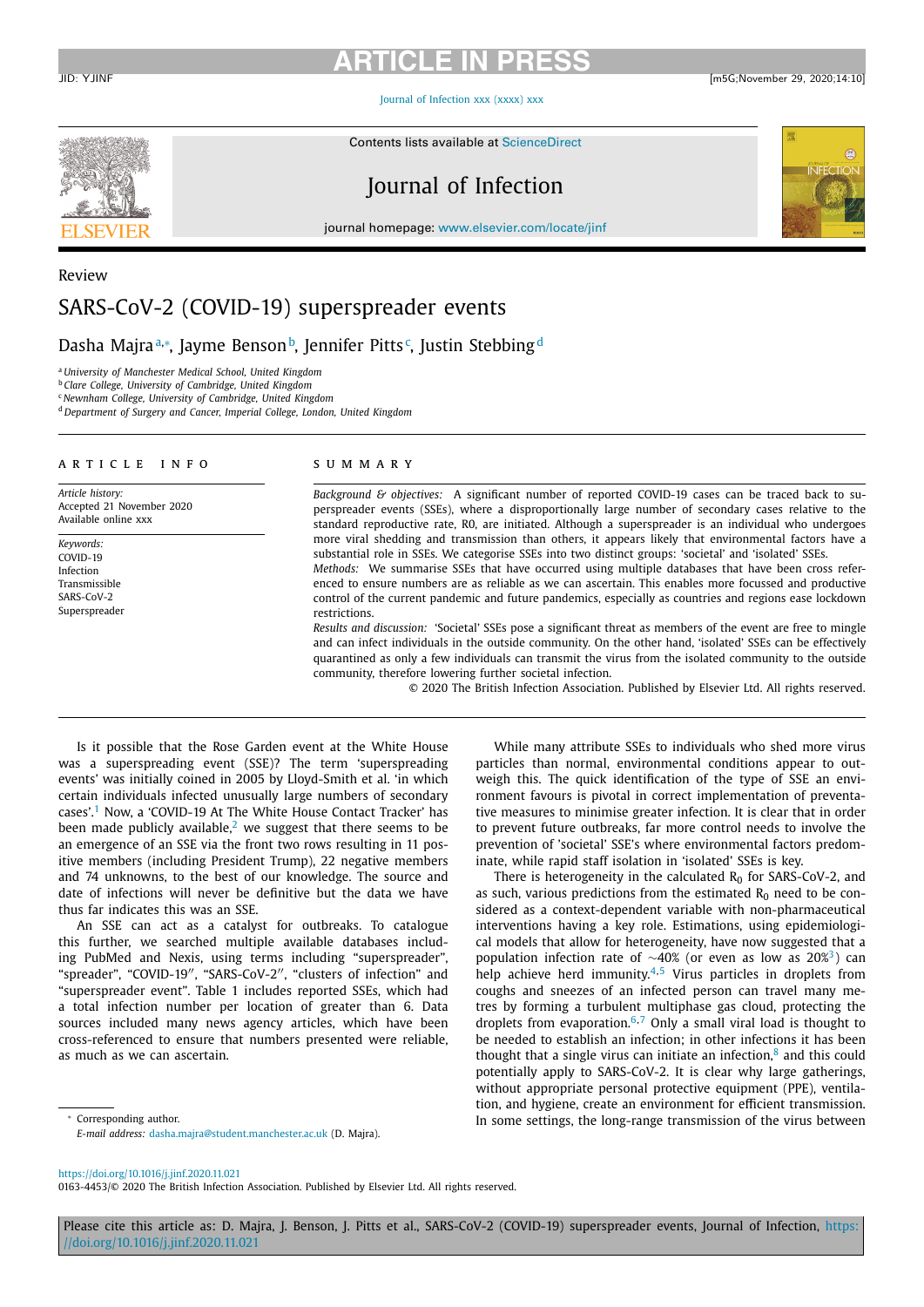distant locations is viable due to air flows driven by: i) the opening of particular windows and doors, ii) through the mass movement of people and, iii) via ventilation systems. $9$  In these scenarios, due to 'superspreading', the *Re* can reach higher levels because of environmental conditions that favour transmission.

During recent outbreaks, SSEs played a significant part in the burst of new infections early on, facilitating the MERS-CoV outbreak in South Korea, and the 2014/15 Ebola crisis in Western Africa.<sup>10</sup> One of the most widely reported SSEs related to a UK citizen contracting the disease in Singapore, who subsequently infected 11 others while on a skiing trip in the French Alps, as well as further individuals upon return to England. It is notable here that one child infected while displaying symptoms did not transmit the virus when visiting 3 schools.<sup>11</sup> Clearly, children are less likely to develop severe complications from the disease, where a significant proportion are asymptomatic/or have subclinical symptoms $12$ and a meta-analysis shows those *<*20 years have an odds ratio of 0.56 for being an infected contact compared to those who are older, indicating children are less susceptible compared to adults.<sup>14</sup> Evidence suggests children are not the primary source of infection in most household clusters as 9.7% of 31 transmission clusters identified were thought to have children as a paediatric index case.<sup>13</sup> Further, transmission between children does not play a vital role in the formation of SSEs with explanations including lower levels of ACE2 present in the nasal epithelium of children compared to adults.<sup>15</sup> However, children can be seen as a source of contagion $23$  despite being asymptomatic. Those in lower socioeconomic backgrounds are of particular concern since multigenerational cohabitation is more common which leads to higher chance of spread to the vulnerable elderly population. $23$ 

In Table 1, the Singapore school SSE concerned a child transmitting the virus: of 26 cases identified, only staff members in the school were infected (as well as family members of a previously identified COVID-19 patient). $21$  In Salt Lake City, Utah, 3 outbreaks in childcare facilities occurred where 54% of the cases were linked to children:12 children in the childcare facilities had COVID-19 with transmission to at least 26% of non-facility contacts. $81$ Here, 2 out of the 3 asymptomatic children had transmitted the infection (1 mother had been hospitalised as she was presumably infected by her asymptomatic child). $81$  Due to transmission from children to their household, sufficient testing of close contacts and children (regardless of symptoms) together with prompt test results may improve control of spread. Some estimates suggest that 80% of adults with the virus are aymptomatic.<sup>82</sup> Similarly, we do not know the testing protocol for US politicians and other attendees of the Rose Garden event. While it seems that transmission from children is rare, the difficulty in maintenance of social distancing between children in schools can permit SSEs to arise; it seems the same applies to adults in the Rose Garden.

Table 1 shows data suggesting that specific environments favour large clusters of infection. Table 1A summarises all of the recorded SARS-CoV-2 'societal' SSEs, where no controls could be implemented to prevent individuals from transmitting the virus to people in the outside, or wider, community after the event. Table 1B displays the recorded SARS-CoV-2 'isolated' SSEs, where isolation of the particular event appeared to effectively prevent further transmission. The categorisation of SSEs into 'isolated' and 'societal' is pivotal here, permitting an understanding of how future outbreaks can be effectively controlled. 'Societal' SSEs pose a significant threat as members of the event are free to mingle and can infect individuals in the outside community. On the other hand, 'isolated' SSEs can be quarantined as only a few individuals can transmit the virus from the isolated community to the outside community. Although those in 'isolated' superspreading environments can transmit SARS-CoV-2 to people in the outside community, the lower societal contact may lessen the resulting rate of infection in comparison to a COVID-19 outburst deriving from a 'societal' SSE. Thus, while the percentage of COVID-19 cases derived from SSEs is impossible to calculate, 'societal' SSEs act to intensify the infection rate of the outside community in comparison to 'isolated' SSEs.

While many consider aeroplanes a critical superspreading environment, few SSEs have been traced back to air travel. Most modern aircraft have High Efficient Particle Absorption-Filter (HEPA) systems installed, acting to mix fresh air with filtered recirculated air., able to remove particles below 0.1  $\mu$ m in size.<sup>24</sup> One study demonstrated the air quality in the cabins/cockpits of 69 measurement flights was 'similar or better than what is observed in normal indoor environments'.<sup>25</sup> However, the close proximity of passengers to one another can facilitate the transmission of disease, which can be outlined via the recent outbreak on an Emirates flight to Hong Kong where 26 passengers tested positive, $26$  and on a commercial airline flight from Tel Aviv to Frankfurt.<sup>27</sup> It appears that minimal transmission occurred on the plane, and the majority were infected prior to the flight.

On the Charles de Gaulle aircraft carrier, a total of 1081 out of 2300 onboard were infected.<sup>26</sup> Comparably, the SSE on the USS Theodore Roosevelt culminated in 1156 crew members testing positive.<sup>29</sup> Cramped indoor spaces, shared cabins and in particular, the lack of ventilation, combined with unfiltered, recirculated air conditioning aided the virus's reproduction rate. On the Diamond Princess, it was believed that passengers first transmitted COVID-19 to crew members at the beginning of the outbreak, and subsequent spread amongst the crew was localised to food service workers. An investigation illustrated 20 confirmed crew member cases out of 1068 crew members of which 15 were food service workers – the infection rate was likely intensified due to the crowded nature of the kitchens.<sup>30</sup>

Care homes have been associated with a significant number of SSEs. Historically, the most common pathogen to cause outbreaks in long term health facilities has been influenza, with some studies reporting a median infection rate of 33% across residents and 23% across staff during other epidemics.<sup>17</sup> Similarly, in a study, all 408 residents of a large Boston shelter for the homeless were tested for SARS-CoV-2 by PCR: of all who tested positive, 87.8% were asymptomatic, demonstrating that symptomatic screening may not be an effective way to prevent large clusters of infection.<sup>18</sup> Outbreaks in care homes and ships can be controlled more effectively via complete isolation. While workers can still transmit infection to the outside community, the resulting outbreaks from these 'isolated' SSEs can be effectively lessened through the identification of the environment and the establishment of appropriate protocols that can minimise societal infection, such as the implementation of staff isolation rooms.

A Bavarian COVID-19 outbreak, at the end of January 2020 permitted longitudinal study of transmission events, as well as secondary attack rates and the incubation period of the disease. A median incubation period of 4 days was observed, and while lower than the previously reported 5.2 days, the timely reporting of prodromal cases may have brought down the number. The investigation discovered that the secondary attack rate of household contacts was 10%, whereas the secondary attack rate of a household cohort was 75%. The decrease in percentage correlated to the isolation of symptomatic patients. Contact tracing revealed that the secondary attack rate of 217 non-household contacts was 5% and while low, more proactive isolation could have further prevented spread. This illustrates that substantial transmission occurred pre-symptomatically, as well as during prodromal symptoms.<sup>19</sup> A further study examined a total of 110 cases among 11 clusters, where 24.6% were primary cases that generated secondary cases. They demonstrated that the odds that a primary case transmitted COVID-19 in a closed environment was 18.7 times higher than in an open-air enviornement.<sup>16</sup>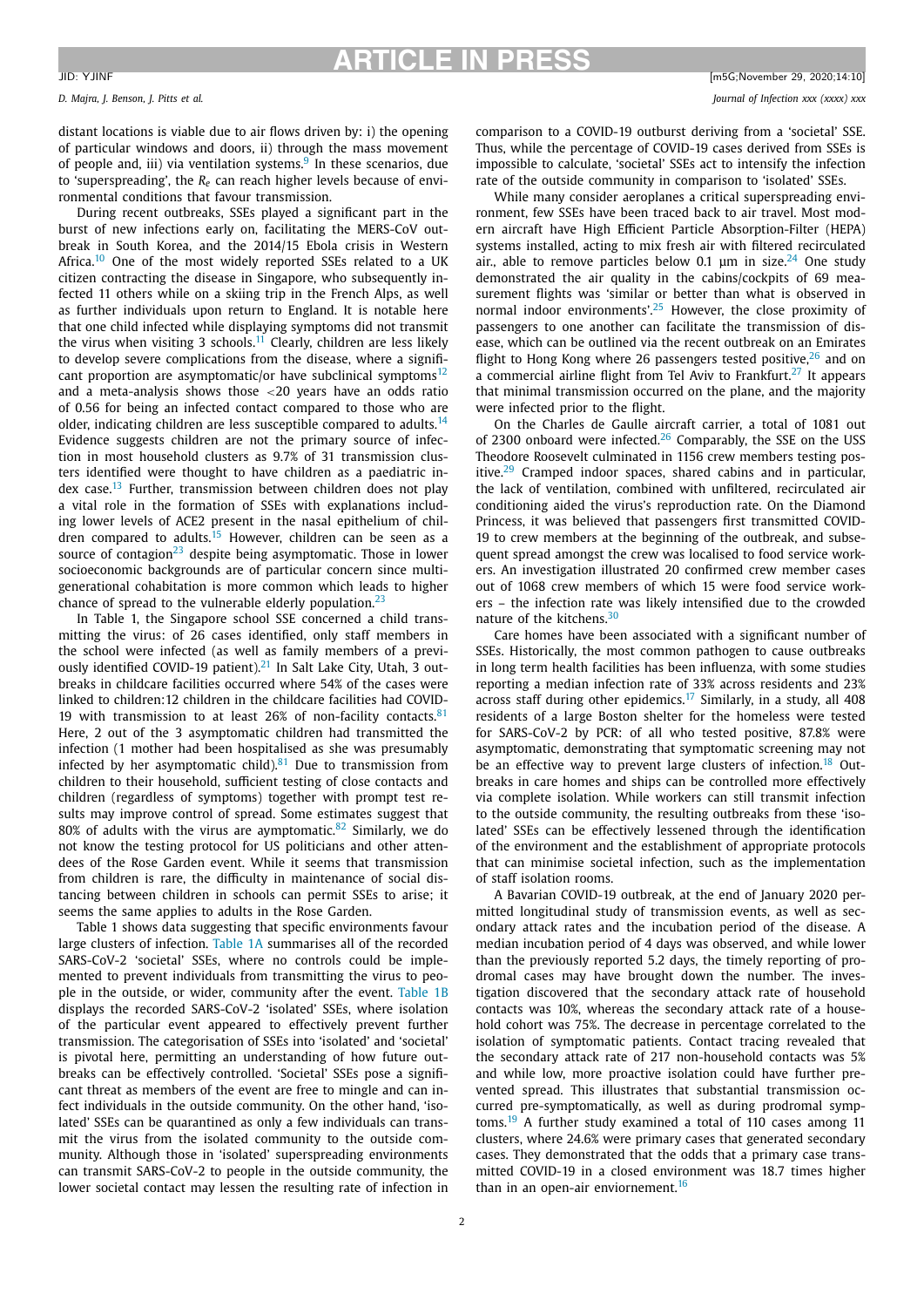# **ARTICLE IN PRESS** JID: YJINF [m5G;November 29, 2020;14:10]

*D. Majra, J. Benson, J. Pitts et al. Journal of Infection xxx (xxxx) xxx*

| iujiu, j. benson, j. ritts et ui |  |  |
|----------------------------------|--|--|
|                                  |  |  |

| Setting                      | Country         | Number of Sites | Total Infected |            |
|------------------------------|-----------------|-----------------|----------------|------------|
| Religious                    | South Korea     | $\overline{c}$  | 4531           | 41         |
| Religious                    | Germany         | $\overline{2}$  | 171            | 42, 43     |
| Religious                    | <b>USA</b>      | 3               | 150            | $44 - 46$  |
| Religious                    | Netherlands     | $\mathbf{1}$    | 102            | 47         |
| Religious                    | Singapore       | $\overline{2}$  | 33             | 48         |
| Religious                    | Hong Kong       | $\mathbf{1}$    | 19             | 79         |
| Worker Dormitories           | Singapore       | 17              | 1690           | 48         |
| Work (Food Processing Plant) | Germany         | $\mathbf{1}$    | 1029           | 49         |
| Work (Food Processing Plant) | <b>USA</b>      | 3               | 779            | 50         |
| Work (Food Processing Plant) | Ghana           | 1               | 534            | 51         |
| Work (Food Processing Plant) | UK              | 4               | 469            | 52         |
| Work                         | Singapore       | $\overline{2}$  | 34             | 48         |
| Work                         | China           | 3               | 25             | $53 - 55$  |
| School                       | France          | $\mathbf{1}$    | 133            | 56         |
| School                       | Israel          | $\mathbf{1}$    | 130            | 22         |
| School                       | New Zealand     | $\mathbf{1}$    | 96             | 57         |
| School                       | Singapore       | 1               | 26             | 21         |
| Shopping                     | Singapore       | 3               | 122            | 48         |
| Shopping                     | China           | 3               | 44             | 55, 58, 59 |
| Hospital                     | South Korea     | $\mathbf{1}$    | 118            | 41         |
| Hospital                     | China           | $\mathbf{1}$    | 54             | 60         |
| Hospital                     | Japan           | $\overline{2}$  | 20             | 61         |
| Bar                          | Japan           | 6               | 100            | 61         |
| Bar                          | Zurich          | $\mathbf{1}$    | 6              | 38         |
| Bar                          | New Zealand     | 1               | 77             | 62         |
| Bar                          | Germany         | $\mathbf{1}$    | 16             | 63         |
| Bar                          | Austria         | $\mathbf{1}$    | 15             | 64         |
| Bar                          | Hong Kong       | 4               | 106            | 79         |
| <b>Building Site</b>         | Singapore       | 3               | 90             | 48         |
| Conference                   | <b>USA</b>      | $\mathbf{1}$    | 89             | 65         |
| Conference                   | Japan           | $\mathbf{1}$    | 10             | 61         |
| Sport                        | South Korea     | $\mathbf{1}$    | 65             | 66         |
| Sport                        | Japan           | $\overline{2}$  | 20             | 61         |
| Meal                         | Singapore       | $\overline{2}$  | 55             | 48         |
| Meal                         | China           | $\overline{2}$  | 19             | 67         |
| Aircraft                     | Dubai→Hong Kong | $\mathbf{1}$    | 26             | 26         |
| Skiing                       | France          | 1               | 11             | 11         |
| Funeral                      | India           | $\mathbf{1}$    | 16             | 77         |
| Wedding                      | Hong Kong       | $\overline{2}$  | 22             | 79         |
| Bus riders                   | China           | $\mathbf{1}$    | 30             | 80         |
| Household                    | China           | 5               | 39             | $67 - 70$  |
|                              |                 |                 |                |            |

# **Table 1A**

**Table 1B**

SARS-CoV-2 'isolated' superspreader events.

| Setting                        | Country  | Clusters | Total Infected |    |
|--------------------------------|----------|----------|----------------|----|
| Navy Ship                      | USA      |          | 1156           | 29 |
| Navy Ship                      | France   |          | 1081           | 28 |
| Cruise Ship - Ruby Princess    | N/A      |          | 662            | 71 |
| Cruise Ship - Diamond Princess | N/A      |          | 620            | 72 |
| Prison                         | USA      |          | 358            | 73 |
| Elderly Care                   | USA      |          | 167            | 74 |
| Elderly Care                   | Germany  |          | 74             | 75 |
| Elderly Care                   | France   |          | 45             | 75 |
| Elderly Care                   | Scotland | 3        | >30            | 76 |
| Elderly Care                   | Italy    |          | >27            | 75 |

Religious events are displayed at the top of Table 1A. The most notable SSE relating to a religious gathering involves the Shincheonji Church in Daegu, South Korea. An individual with the designated name 'patient 31" was thought to be the source. The outbreak caused exacerbated infection rates in South Korea, leading the country to have the most confirmed cases at that time outside of mainland China $31$ ; over 5000 cases were related to the Shincheonji SSE.<sup>32</sup> Tightly packed church services and a ban on face masks exacerbated infection rates. $33$  Singing probably played a role too as has been evident for choirs: in another event attended by 61 individuals in Washington, an attack rate of 53.3% to 86.7% occurred.<sup>34</sup> Similarly, the Haj is known to involve an environment which favours the transmission of infectious diseases as illustrated

that had an attack rate of 25 cases/100,000 pilgrims. $35,36$ Worker dormitories, especially in Singapore, and meat pro-

by the Neisseria meningitidis serogroup W135 outbreak of 2001,

cessing plants in countries such as the USA have been critical sources of COVID-19 infections. Such examples can be attributed to confined spaces and poor ventilation. We speculate that airconditioning lowers the relative humidity for a droplet expelled at body temperature (37<sup>0</sup>C, or higher if febrile), allowing for a warm droplet to become a smaller droplet that can be suspended for longer, travel further, and penetrate deeper into the lung. If the temperature is lower than body temperature, then the difference in ambient versus body temperature results in a lower relative humidity for the droplet. Therefore, from the perspective of the droplet, the colder the ambient temperature, the lower the relative humidity and more evaporation is facilitated. Evaporation then shrinks the droplet to make it smaller and more likely to be aerosolised. In the case of Singapore, migrants were crammed into rooms with up to 20 people sleeping in confined spaces. $37$  While it is tempting to state that the first step to preventing SSEs from occurring might be the quick identification and isolation of potentially infectious individuals, as asymptomatic or pre-symptomatic spread is often the norm, the reality is this is not going to be possible.<sup>20</sup>

Care facilities, religious gatherings, and hospitals have been the primary source of COVID-19 clusters and multiple SSEs can be traced back to gyms, bars and nightclubs. Alcohol-induced carefree attitudes, coupled with asymptomatic transmission, culminates in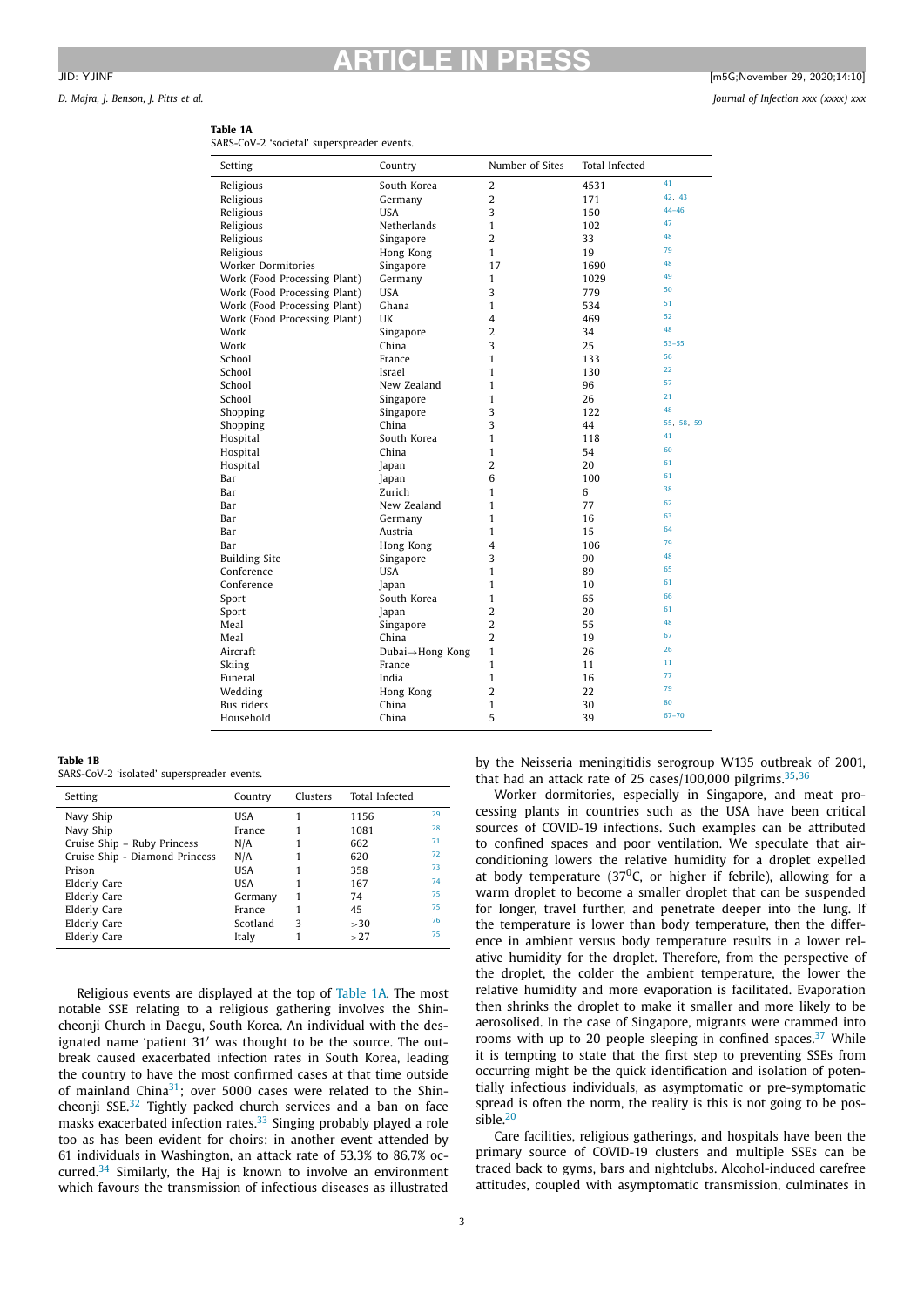## **ARTICLE IN PRESS** JID: YJINF [m5G;November 29, 2020;14:10]

### *D. Majra, J. Benson, J. Pitts et al. Journal of Infection xxx (xxxx) xxx*

a cramped indoor environment which facilitates transmission. A Zurich nightclub experienced an SSE, whereby, a single asymptomatic male infected 5 club visitors resulting in all 300 employees and visitors being placed under quarantine.<sup>38</sup> An investigation of clusters in Japan noted that many SSEs arose as a result of 'heavy breathing in close proximity', such as conversations in bars and karaoke parties.<sup>39</sup> Places that offer eating and drinking on-site may contribute to SSEs as "adults with positive SARS-CoV-2 test results were approximately twice as likely to have reported dining at a restaurant than those with negative results".<sup>78</sup> A total of 112 fitness dance-related COVID-19 cases was recorded at 12 different sports facilities in Cheonan, South Korea. The 'moist, warm atmosphere in a sports facility coupled with turbulent airflow generated by intense physical exercise could cause more dense transmission of isolated droplets' is relevant. $40$  As aforementioned, while virus particles can travel significant distances, social distancing eliminates close contact and acts to reduce transmission through breathing. The images of closely packed individuals at the White House's Rose Garden suggest disregard for social distancing.

SSEs cannot be identified a priori but are a major route of presymptomatic or asymptomatic transmission. From these cases, we suggest that the quick identification of 'societal' and 'isolated' SSEs can allow us to more effectively tackle virus transmission. Members of 'isolated' SSEs that could potentially spread the virus to the outside community can be quarantined which could decrease the likelihood of a 'societal' SSE occurring. Use of contact tracing and testing could be beneficial in detecting these individuals to prevent a national lockdown. From our data, there are generally more 'societal' SSEs compared to 'isolated'. The data from 'isolated' SSEs suggest that SARS-CoV-2 is much more infectious and has a lower infection fatality rate than many suggest.

### **Role of the funding source**

None.

### **Declaration of Competing Interest**

JS' conflicts which are not relevant to this piece can be found at: https://www.nature.com/onc/editors. No other authors declare a conflict.

### **References**

- 1. Lloyd-Smith J, Schreiber S, Kopp P, Getz W. Superspreading and the effect of individual variation on disease emergence. *Nature* 2005;**438**(7066):355–9. doi:10.1038/nature04153.
- 2. Peter James Walker. COVID-19 at the White House- Contact Tracker. Tableau Public online. https://public.tableau.com/profile/peter.james.walker#!/vizhome/ COVID-19attheWhiteHouse-ContactTracking/Home.
- 3. Aguas R, Corder RM, King JG, Gonçalves G, Ferreira MU. *Herd Immunity Thresholds for SARS-CoV-2 Estimated from Unfolding Epidemics*; 2020. doi:10.1101/2020. 07.23.20160762.
- 4. Britton T, Ball FPro VO A mathematical model reveals the influence of population heterogeneity on herd immunity to SARS-CoV-2. *Science* 2020;**369**(6505):846–9.
- 5. Gomes M.G.M., Corder R.M., King J.G., Langwig K.E., Souto-Maior C. Individual variation in susceptibility or exposure to SARS-CoV-2 lowers the herd immunity threshold. 2020. 10.1101/2020.04.27.20081893.
- 6. Bourouiba L. Turbulent gas clouds and respiratory pathogen emissions. *JAMA* 2020. doi:10.1001/jama.2020.4756.
- 7. Zhang R, Profile VO, Li Y, Zhang AL, Profile VO, Wang Y, et al. Identifying airborne transmission as the dominant route for the spread of COVID-19. *Proc Natl Acad Sci* 2020;**117**(26):14857–63.
- 8. Asadi S, Bouvier N, Wexler A, Ristenpart W. The coronavirus pandemic and aerosols: does COVID-19 transmit via expiratory particles? *Aerosol Sci Technol* 2020;**54**(6):635–8. doi:10.1080/02786826.2020.1749229.
- 9. Tang J, Li Y, Eames I, Chan P, Ridgway G. Factors involved in the aerosol transmission of infection and control of ventilation in healthcare premises. *J Hosp Infect* 2006;**64**(2):100–14. doi:10.1016/j.jhin.2006.05.022.
- 10. Wong G, Liu W, Liu Y, Zhou B, Bi Y, Gao G. MERS, SARS, and Ebola: the role of super-spreaders in infectious disease. *Cell Host Microbe* 2015;**18**(4):398–401. doi:10.1016/j.chom.2015.09.013.
- 11. Danis K, Epaulard O, Bénet T, et al. Cluster of coronavirus disease 2019 (Covid-19) in the French Alps, 2020. *Clin Infect Dis* 2020. doi:10.1093/cid/ciaa424.
- 12. Zeng L, Xia S, Yuan W, et al. Neonatal early-onset infection with SARS-CoV-2 in 33 neonates born to mothers with COVID-19 in Wuhan, China. *JAMA Pediatr* 2020. doi:10.1001/jamapediatrics.2020.0878.
- 13. Zhu Y., Bloxham C., Hulme K. et al. Children are unlikely to have been the primary source of household SARS-CoV-2 infections. 2020. doi:10.1101/2020.03.26.20044826.
- 14. Viner RM, Mytton OT, Bonell C, et al. Susceptibility to SARS-CoV-2 infection among children and adolescents compared with adults: a systematic review and meta-analysis. *JAMA Pediatr* 2020 Published online September 25. doi:10.1001/ jamapediatrics.2020.4573.
- 15. Bunyavanich S, Do A, Vicencio A. Nasal gene expression of angiotensin-converting enzyme 2 in children and adults. *JAMA* 2020. doi:10.1001/jama.2020. 8707.
- 16. Nishiura H., Oshitani H., Kobayashi T. et al. Closed environments facilitate secondary transmission of coronavirus disease 2019 (COVID-19). 2020. doi:10.1101/2020.02.28.20029272.
- 17. Lai C, Wang J, Ko W, et al. COVID-19 in long-term care facilities: an upcoming threat that cannot be ignored. *J Microbiol Immunol Infect* 2020. doi:10.1016/j. jmii.2020.04.008.
- 18. Baggett T, Keyes H, Sporn N, Gaeta J. Prevalence of SARS-CoV-2 infection in residents of a large homeless shelter in Boston. *JAMA* 2020. doi:10.1001/jama.2020. 6887.
- 19. Böhmer M, Buchholz U, Corman V, et al. Investigation of a COVID-19 outbreak in Germany resulting from a single travel-associated primary case: a case series. *Lancet Infect Dis* 2020. doi:10.1016/s1473-3099(20)30314-5.
- 20. Wei W., Li Z., Chiew C., Yong S., Toh M., Lee V. Presymptomatic transmission of SARS-CoV-2 — Singapore, January 23–March 16, 2020.
- 21. MOH | News Highlights. Web.archive.org. http://web.archive.org/web/ 20200420074230/https://www.moh.gov.sg/news-highlights/details/16-morecases-discharged-35-new-cases-of-covid-19-infection-confirmed. 2020.
- 22. Kadari-Ovadia S., Hasson N., Efrati I. Schools in Jerusalem shut as dozens of students, staff test positive for the coronavirus. haaretz.com. https: //www.haaretz.com/israel-news/.premium-half-of-new-coronavirus-cases schools-came-from-single-school-in-jerusalem-1.8885755. Published 2020.
- 23. Yonker LM, Neilan AM, Bartsch Y, Patel AB, Regan J. Pediatric SARS-CoV-2: clinical presentation, infectivity, and immune responses. *J Pediatr* 2020.
- 24. Iata.org. https://www.iata.org/contentassets/f1163430bba94512a583eb6d6b24aa56/ cabin-air-quality.pdf. Published 2020.
- 25. Schuchardt S., Bitsch A., Koch W., Rosenberger W. Final report preliminary cabin air quality measurement campaign (CAQ) EASA.2014.C15 and preliminary cabin air quality measurement campaign – CAQ II EASA.2014.C15.SU01. Easa.europa.eu. https://www.easa.europa.eu/sites/default/files/dfu/EASA% 20CAQ%20Study%20Final%20Report\_21.03.2017.pdf. Published 2014.
- 26. Orban A. 26 passengers tested positive for Covid-19 on an Emirates flight to Hong Kong - aviation24.be. Aviation24.be. https://www.aviation24.be/airlines/ emirates-airline/26-passengers-tested-positive-on-an-emirates-flight-tohong-kong/. Published 2020.
- 27. Hoehl S, Karaca O, Kohmer N. Assessment of SARS-CoV-2 transmission on an international flight and among a tourist group. *JAMA Netw Open* 2020;3(8):e2018044 2020.<br>28. Porterfield C. More Than 1,
- 28. Porterfield C. *More Than 1, 000 French Sailors Test Positive For Coronavirus—On A Single Ship*; Published 2020. Forbes *https://www.forbes. com/sites/carlieporterfield/2020/04/18/more-than-1000-french-sailors-testpositive-for-coronavirus-on-a-single-ship/#6755f1583732* .
- 29. Doornbos C. https://www.stripes.com/news/pacific/uss-theodore-rooseveltskipper-says-carrier-won-t-wait-for-all-sailors-to-clear-quarantine-beforegoing-back-to-sea-1.628458. Published 2020.
- 30. Kakimoto K., Kamiya H., Yamagishi T., Matsui T., Suzuki M., Wakita T. Initial investigation of transmission of COVID-19 among crew members during quarantine of a cruise ship — Yokohama, Japan, 2020.
- 31. Hernandez M., Scarr S., Sharma M. 2019 coronavirus: the Korean clusters. Reuters. https://graphics.reuters.com/CHINA-HEALTH-SOUTHKOREA-CLUSTERS/ 0100B5G33SB/index.html. Published 2020. Accessed May 14, 2020.
- 32. South Korea: Shincheonji church related COVID-19 cases 2020 | Statista. Statista. https://www.statista.com/statistics/1103080/ south-korea-covid-19-cases-related-to-shincheonji-church/. Published 2020.
- 33. Hancocks P, Seo Y. How Novel Coronavirus Spread Through the Shincheonji Reli-<br>gious Group in South Korea. CNN; Published 2020 https://edition.cnn.com/2020/ *02/26/asia/shincheonji-south-korea-hnk-intl/index.html*.
- 34. Hamner L., Dubbel P., Capron I. et al. High SARS-CoV-2 attack rate following exposure at a choir practice — Skagit County, Washington, March 2020.
- 35. Wilder-Smith A, Goh K, Barkham T, Paton N. Hajj-associated outbreak strain of Neisseria meningitidis serogroup W135: estimates of the attack rate in a defined population and the risk of invasive disease developing in carriers. *Clin Infect Dis* 2003;**36**(6):679–83. doi:10.1086/367858.
- 36. . Saudi Arabia restricts Hajj to 'small, limited' number due to COVID-19. *Voice of America* Published 2020. https://www.voanews.com/covid-19-pandemic/ saudi-arabia-restricts-hajj-small-limited-number-due-covid-19.
- 37. Ratcliffe R. 'We're in a prison': Singapore's migrant workers suffer as Covid-19 surges back. the Guardian. https://www.theguardian.com/world/2020/apr/23/ singapore-million-migrant-workers-suffer-as-covid-19-surges-back. Published 2020.